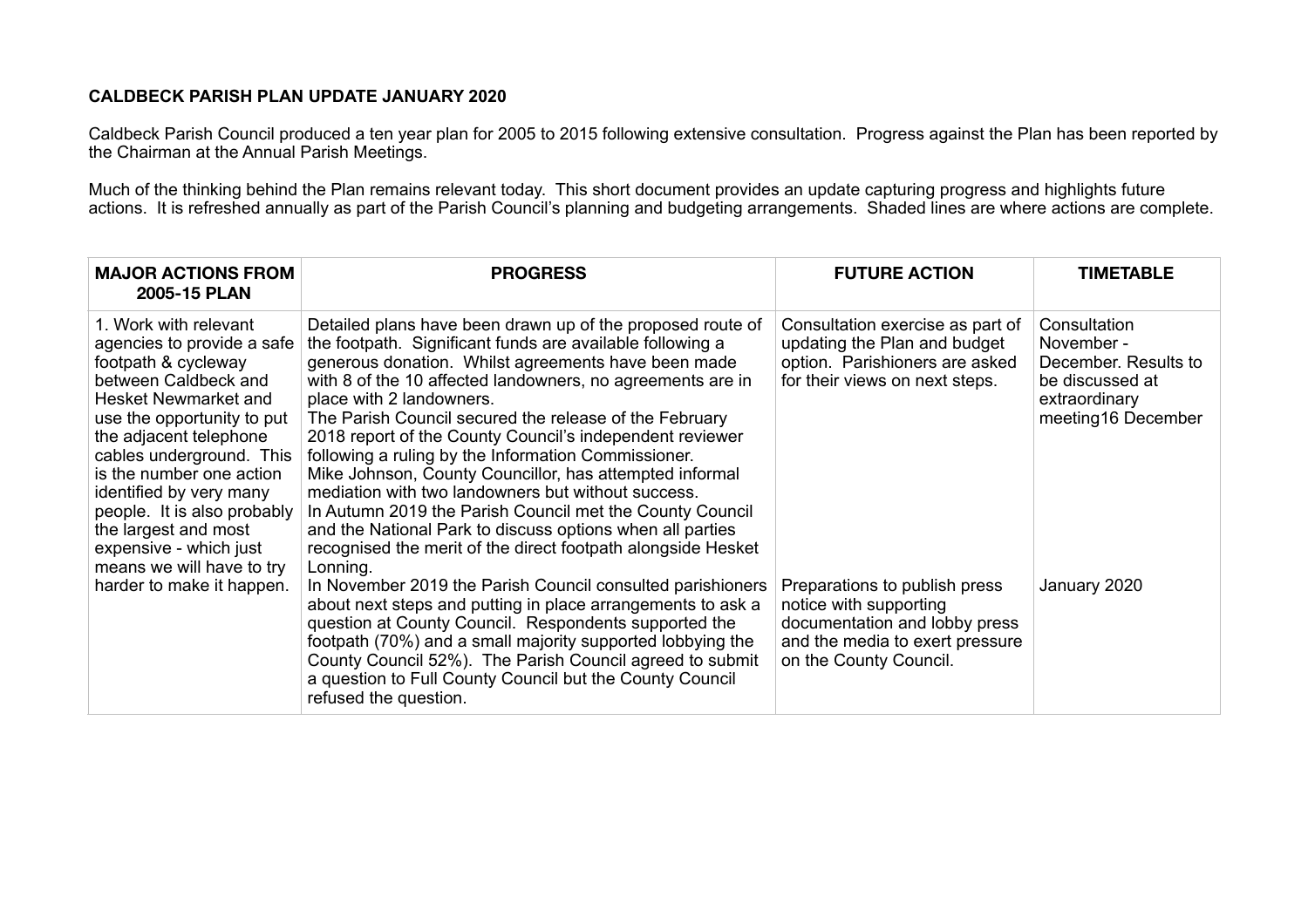| <b>MAJOR ACTIONS FROM</b><br>2005-15 PLAN                                                                  | <b>PROGRESS</b>                                                                                                                                                                                                                                                                                                                                                                                                                                                                             | <b>FUTURE ACTION</b>                                                                                                                        | <b>TIMETABLE</b>                                                   |
|------------------------------------------------------------------------------------------------------------|---------------------------------------------------------------------------------------------------------------------------------------------------------------------------------------------------------------------------------------------------------------------------------------------------------------------------------------------------------------------------------------------------------------------------------------------------------------------------------------------|---------------------------------------------------------------------------------------------------------------------------------------------|--------------------------------------------------------------------|
| 2. Progress the provision<br>of affordable housing, as<br>identified within the<br>Housing Needs Survey.   | Three Housing Association dwellings for rent at Brewery<br>Barn Cottages.<br>Grant received from Allerdale Borough Council to support<br>preparation of a proposal for pre planning advice for self<br>build/affordable family homes with attached workshops<br>across a number of sites. Architect consultant appointed.<br>Further discussions ongoing in light of difficulties in finding<br>appropriate sites.                                                                          | Request pre planning advice<br>and in light of outcome support<br>establishment of a Community<br>Group to develop the detailed<br>project. | Submit request by<br>March 2020.<br>Other milestones to<br>follow. |
| 3. Promote the<br>preservation of important<br>facilities and amenities<br>identified within the Plan.     | Following potential closure of Caldbeck shop late 2015, the<br>Parish Council called a public meeting to save it.<br>Caldbeck and Hesket Newmarket Village shops successfully<br>operating.<br>Doctors' Surgery highly regarded.<br>The Parish Council considered future options to save bus<br>route without success. Some routes withdrawn following<br>ending of County Council subsidies. Tysons now provide<br>services on Tuesday & Wednesday to Wigton and Carlisle<br>respectively. | Further consideration of public<br>transport facilities and tailored<br>services to meet needs.                                             |                                                                    |
| 4a) Investigate provision<br>of public WCs, including<br>disabled, in Hesket<br>Newmarket and<br>Caldbeck. | Disabled toilet access at Caldbeck Methodist Chapel.<br>An 'all ability' toilet facility is available in St Kentigern's<br>church, Caldbeck, when the church is open - daily, around<br>9am to 5pm, but may vary in the Winter.                                                                                                                                                                                                                                                             | Included in Budget consultation<br>November 2019                                                                                            | December 2019                                                      |
| 4b) Hesket Newmarket                                                                                       | There are no public facilities in Hesket Newmarket.                                                                                                                                                                                                                                                                                                                                                                                                                                         | Explore the scope for<br>supporting facilities.                                                                                             | December 2019                                                      |
| 4c) Caldbeck public toilets                                                                                | Allerdale Borough Council is to end provision of public toilets<br>in Caldbeck. The Parish Council is looking at options,<br>including what refurbishment might be carried out prior to<br>any transfer of assets and whether refurbishment might<br>include provision of disabled facilities.<br>Budget consultation supported continued provision of public<br>facilities in Caldbeck.                                                                                                    | Detailed consideration of<br>options for continuing provision<br>of public toilets in Caldbeck,<br>including disabled facilities.           | March 2020                                                         |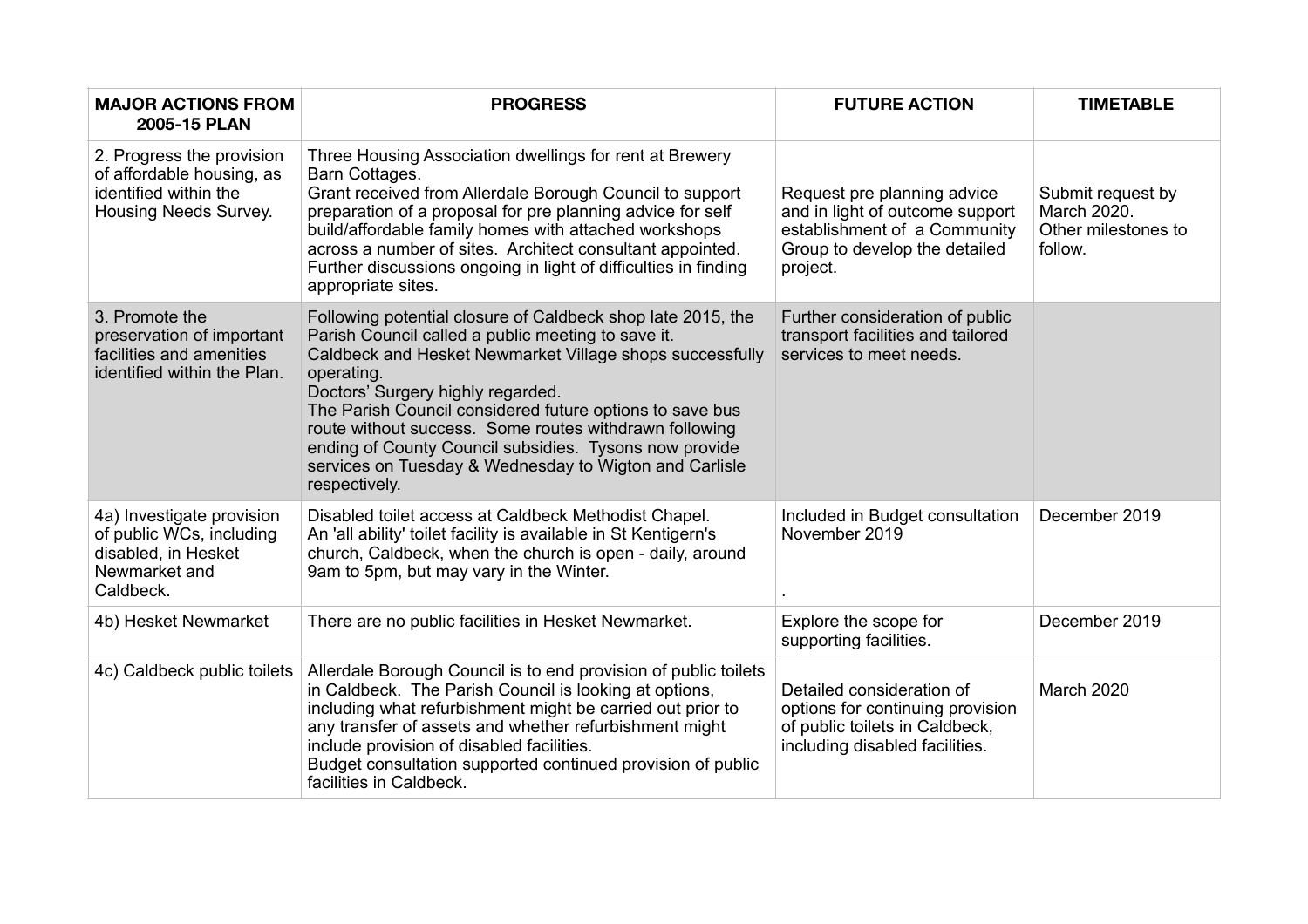| <b>MAJOR ACTIONS FROM</b><br>2005-15 PLAN                                              | <b>PROGRESS</b>                                                                                                                                                                                                                                                                                                                                                                                                                                                                                                                                                                                                                          | <b>FUTURE ACTION</b>                                                                                                                                                                                                                                                | <b>TIMETABLE</b> |
|----------------------------------------------------------------------------------------|------------------------------------------------------------------------------------------------------------------------------------------------------------------------------------------------------------------------------------------------------------------------------------------------------------------------------------------------------------------------------------------------------------------------------------------------------------------------------------------------------------------------------------------------------------------------------------------------------------------------------------------|---------------------------------------------------------------------------------------------------------------------------------------------------------------------------------------------------------------------------------------------------------------------|------------------|
| 5. Promote a local<br>chiropody service,<br>preferably through the<br>Surgery.         | Available via Northern Fells Group. Also separate provider<br>advertises in Parish Magazine. Caldbeck Surgery provide<br>chiropody services, including as part of diabetes annual<br>reviews.                                                                                                                                                                                                                                                                                                                                                                                                                                            |                                                                                                                                                                                                                                                                     |                  |
| 6. Press for winter gritting<br>of main through routes.                                | Winter gritting route extended from Caldbeck along<br>unclassified road to Howbeck, Hesket Newmarket.<br>Snow clearing budget for other routes established.<br>The Parish Council and Castle Sowerby Parish Council<br>successfully lobbied for extending gritting from Howbeck to<br>Millhouse and the B5305. County Council three yearly<br>review of gritting routes - September 2019.<br>Significant difficulties during winter 2019-20 with the County<br>Council not gritting Howbeck to the B5305, then not gritting<br>Howbeck to Millhouse, with action not being taken despite<br>assurances from Assustant Director Highways. | Maintain provision for snow<br>clearing of minor roads not on<br>County Council gritting routes.<br>Need to ensure that Caldbeck<br>to B5305 via Howbeck and<br>Millhouse is included in the<br>2020-21 gritting routes to avoid<br>repetition of 2019-20 problems. | Summer 2020      |
| 7. Pursue local provision<br>of adult education.                                       | Various services provided via Northern Fells Group.                                                                                                                                                                                                                                                                                                                                                                                                                                                                                                                                                                                      |                                                                                                                                                                                                                                                                     |                  |
| 8. Discuss with the Police<br>Authority, contact with and<br>support of the community. | Police reporting arrangements have changed with PCSOs<br>no longer reporting to Parish Council meetings and attending<br>when duties permit. Quarterly meetings with PCSOs for all<br>Parish Councils were prosed as an alternative but have not<br>proved effective and have been abandoned.<br>The Clerk receives information from community links which<br>are circulated when directly relevant.<br>The Police and Crime Commissioner's newsletters are<br>circulated which provide an overview of activities.                                                                                                                       | Continue using Cumbria Police<br><b>Community Messages Service.</b>                                                                                                                                                                                                 |                  |
| 9. Support the Northern<br>Fells Group.                                                | Parish Council represented on Northern Fells Group.<br>Annual donation to Northern Fells Group (minibus) included<br>in Parish Council budget.                                                                                                                                                                                                                                                                                                                                                                                                                                                                                           | Continued funding included in<br>budget.                                                                                                                                                                                                                            |                  |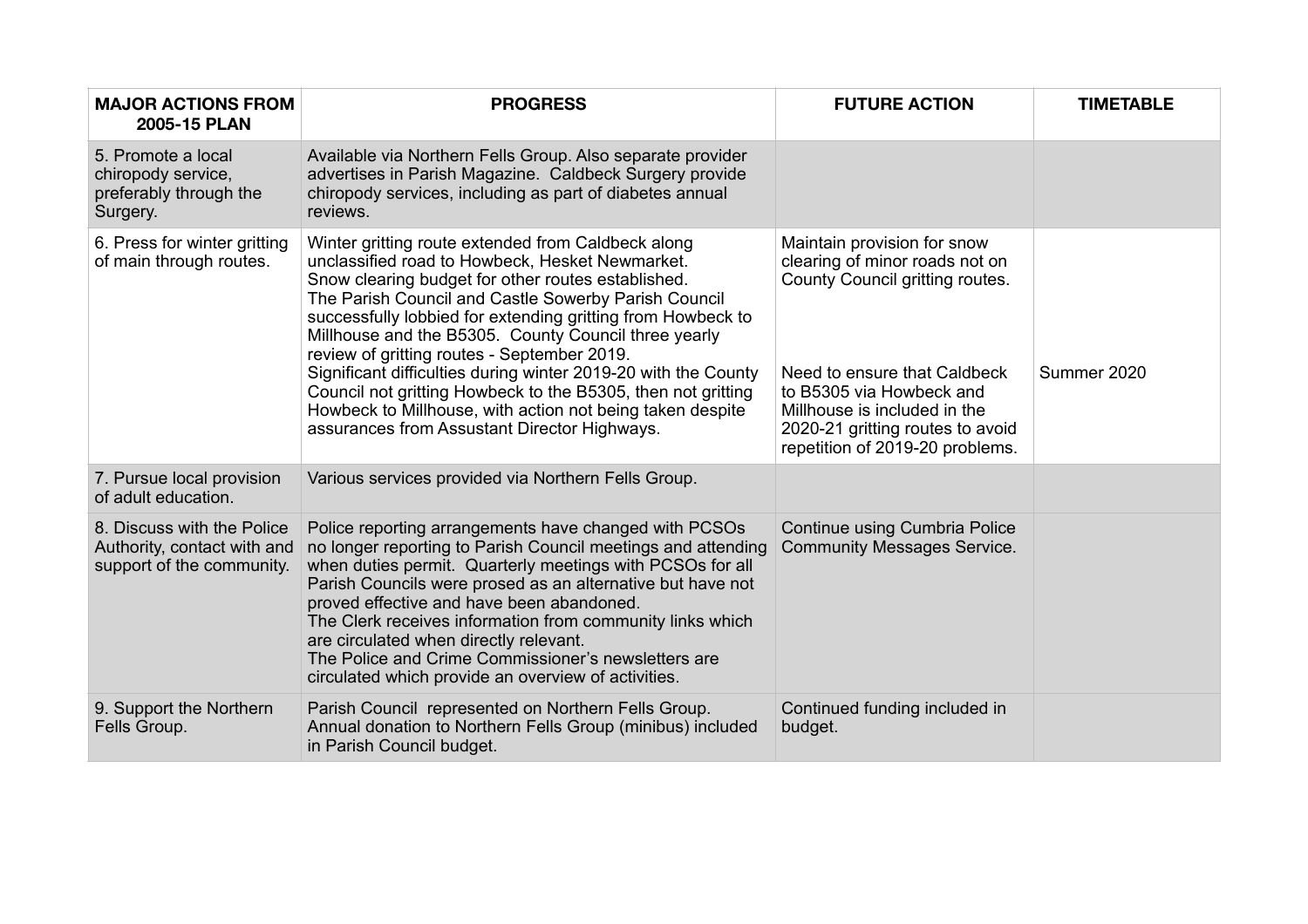| <b>MAJOR ACTIONS FROM</b><br>2005-15 PLAN                                                                                                                                                                                                                         | <b>PROGRESS</b>                                                                                                                                                                                                                                                                                                                                                                               | <b>FUTURE ACTION</b>                                                                                                                                                   | <b>TIMETABLE</b>                                  |
|-------------------------------------------------------------------------------------------------------------------------------------------------------------------------------------------------------------------------------------------------------------------|-----------------------------------------------------------------------------------------------------------------------------------------------------------------------------------------------------------------------------------------------------------------------------------------------------------------------------------------------------------------------------------------------|------------------------------------------------------------------------------------------------------------------------------------------------------------------------|---------------------------------------------------|
| 10. Contact mobile phone<br>providers about the<br>potential for a local mast.                                                                                                                                                                                    | Actions taken to support digital inclusion.<br>Vodafone femtocells provided at 4 locations in Caldbeck.<br>New phone masts now at Newlands Hesket Newmarket and<br>Berrier.<br>Support for additional mobile masts.<br>Support of new technologies such as home based 4G.                                                                                                                     | Support of new initiatives and<br>technologies where<br>appropriate.<br>Continued promotion of digital<br>inclusion for Caldbeck Parish<br>Council residents.          |                                                   |
| 11. Establish a Parish<br>web-site.                                                                                                                                                                                                                               | Parish website established.<br>For 2019 full agendas will continue to be posted on the two<br>notice boards in Caldbeck and the notice board in Hesket<br>Newmarket. Meeting dates/venues and full contact details<br>are posted on the notice board in Fellside. Agendas are<br>published on the website.                                                                                    | Extend use of Parish Website.<br>Consider messaging<br>arrangements to alert<br>parishioners to Parish Council<br>news items/agendas/papers.                           | December 2019                                     |
| 12a) Parish Council<br>always to bear in mind the<br>preservation of the rural<br>character of the Parish,<br>and its conservation<br>areas, when considering<br>planning applications.<br>Influence the planning<br>authority to take this into<br>account also. | The Parish Council has sought to respond in accordance<br>with these principles when considering planning applications<br>and provide timely, appropriate comments to the planning<br>authorities.<br>Local residential criteria extended to include Northern Fells<br>Group and neighbouring parishes.<br>Restoration work completed on Caldbeck and Hesket<br>Newmarket historic signposts. | The Parish Council will continue<br>to follow this approach in<br>responding to future planning<br>applications.<br>Further restoration work of<br>historic signposts. | Ongoing                                           |
| 12b) Seek to safeguard<br>the Parish's environment.                                                                                                                                                                                                               | Ongoing discussions with the National Park regarding<br>surplus land including Hesket Newmarket green and village<br>carparks. The National Park has accepted the Parish<br>Council's offer for the land subject to consultation.                                                                                                                                                             | Finalise arrangements for land<br>purchase<br>Arrange fundraising to replenish<br>reserves.                                                                            | <b>Awaiting National</b><br>Park's final response |
| 13. Encourage the<br>formation of a Red<br><b>Squirrel Conservation</b><br>Group                                                                                                                                                                                  | Group formed, Rosemary Bailey main contact.<br>The Parish Council has supported with a small donation.                                                                                                                                                                                                                                                                                        |                                                                                                                                                                        |                                                   |